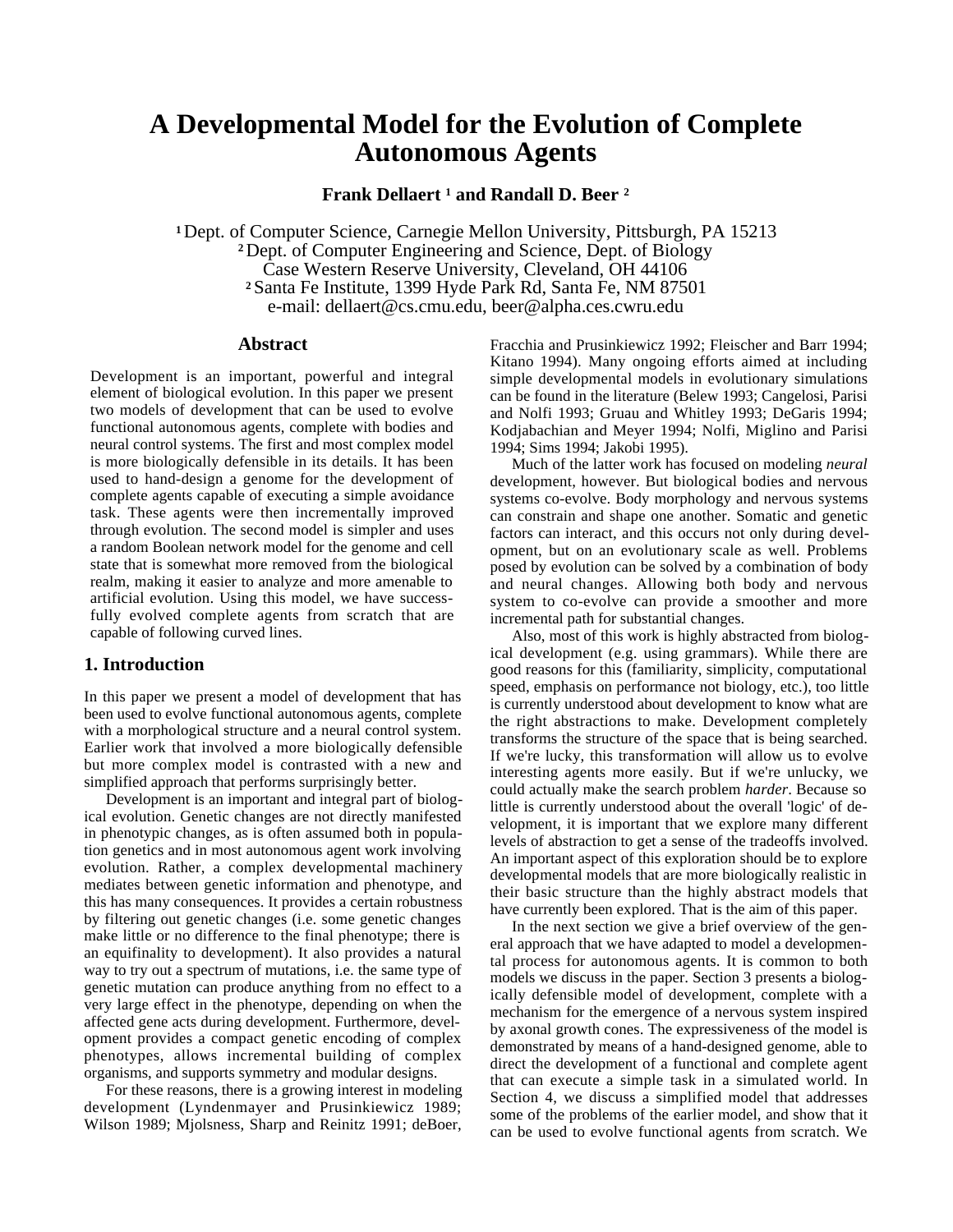

**Figure 1:** Starting with an 'egg cell' the developmental simulation yields a multicellular square as the adult organism.

show the example of an agent evolved to execute a line following task. Section 5 discusses some of the lessons we learned from this work, and suggests some avenues for further research.

## **2. Overview of the Developmental Model**

In nature it is the performance of an adult organism in its environment that will determine whether its genetic material is propagated. However, in sharp contrast with the model usually assumed in the genetic algorithm literature, genes do not directly specify the traits of an animal. Rather, they specify the developmental sequence by which an animal grows out of a single egg cell to a fully developed phenotype. It is only after this process is complete that specific traits or behavior can be selected for or against<sup>1</sup>.

For reasons specified in the introduction and elsewhere (Dellaert and Beer 1994a; Dellaert 1995), we believe that using a developmental model in conjunction with the genetic algorithm (GA) can help us to better evolve autonomous agents. Thus, we have tried to implement this in simulation, where a genetic algorithm will supply us with some genetic material, the genotype, that is then transformed by a developmental model into a fully grown organism, the phenotype. It is the performance of the phenotype that will determine whether its genotype is selected inside the GA.

In particular, we have implemented a model of development for simple simulated organisms that start out as a single cell but 'grow' into multicellular organisms. An example of one such developmental sequence is shown in figure 1. The fully developed agent will then be evaluated on how well it performs a simple task in a simulated world.

In contrast to the complex nature of real biological cells that are able to move and change their shape, our simulated cells are modeled as simple, rigid two-dimensional squares. This choice allowed us to implement cell-division in a particularly efficient way, keeping the computational cost of the simulation acceptable. Indeed, after two rounds of divisions, the resulting cells are again square cells. Our implementation does allow for more complex cell models to be substituted in place of the square cell model should that need arise in the future.

A range of different cell types coexist in any full-grown biological organism. This is so even though each cell possesses the same identical copy of the genome, a sequence of DNA unique to that particular animal. Yet, not all the cells have the same characteristics or behavior. Although the cells contain identical genes, different subsets of genes are expressed in different cells, giving them different properties.

In our model we have implemented a similar arrangement: each cell has an identical copy of a simulated genome inside it, but the subset of the 'genes' active at any given moment determines what type of cell it is and how the cell will behave during development. Exactly how this is implemented is at the core of both models we will present, and will be discussed in detail below.

During biological development, however, the subset of genes expressed in each cell is not static but rather in constant flux. The cell responds to its environment and to the instructions coded in its genome by changing its composition continuously, until it has differentiated fully into one of the 'adult' cell types. In turn, the instructions given by the genome are a function of the state of the cell. Thus, cell state and genome comprise an interwoven dynamical system, a genetic regulatory network, and it is the collective unfolding of the dynamics of many such systems -one for each cell- that constitutes development. On a higher level of abstraction, development can be seen as the sequence of events by which the cells in the body differentiate to perform the various functions inside the animal.

The heart of our developmental model is formed by exactly one such genome-state dynamical system that lives inside each of our model cells. The active subset of model genes inside a cell will be regarded as the cell state, and the possible state transitions from that state are governed by both the genome, the current state and the environment in which the cell finds itself. Qualitatively, this picture is similar to what we see in biological cells, albeit quite simplified in the details. Our developmental simulation can now similarly be viewed as the sequence of events by which the state of the cells differentiate from the initial 'egg cell' state -and from one another- to form a particular cell type arrangement that will suit a particular task.

As explained in the introduction, we are interested in having both a morphological component, i.e. the development of the physical extent of a simulated organism, and a neural component, i.e. how the nervous system of an organism develops. Together, these components should form a complete autonomous agent. To this end, we have associated certain simulated cell types with particular functions, e.g. sensors, interneurons, or actuators. We then also provide a model of how these control components get wired up in a working neural network i.e. the neural developmental component of the model.

This high level specification of the model needs to be complemented with quite a few implementation issues and choices to make it work. We need to specify which states will lead to cells dividing. Since we have chosen to update

<sup>1</sup>This is not entirely true: there will also exist mutations that prevent an organism from developing to maturity.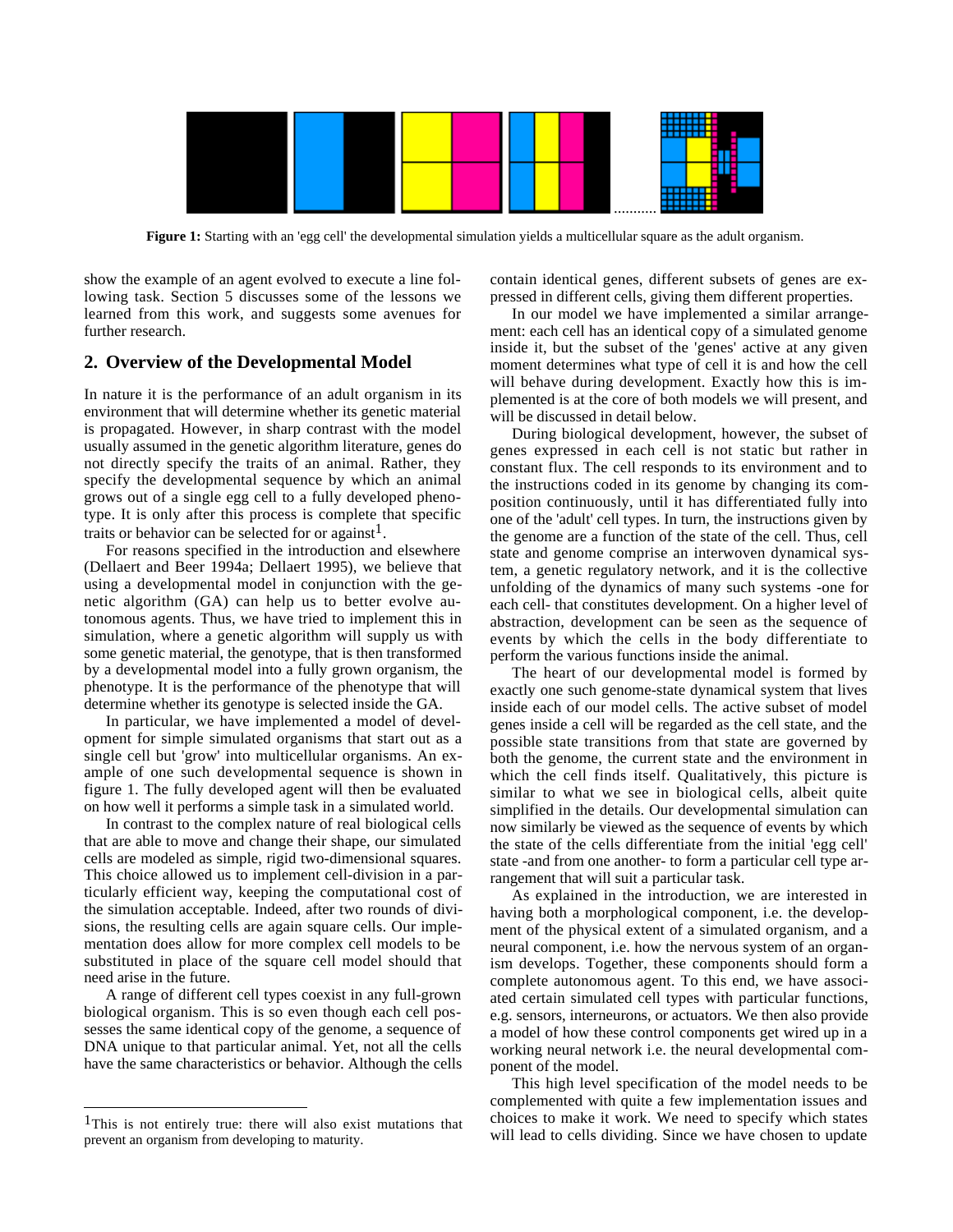all the cell states synchronously, we need to break the symmetry after the first division to get interesting dynamical behavior. Some mechanism of intercellular communication must be implemented to make it possible for cells to influence each other's state. Meaning must be assigned to the different possible genes, so that we can interpret state as cell type. And finally, the detailed mechanism for neural development needs to fully specified.

In the following we will present two different implementations of the developmental model: a complex one and a simple one. The complex model is more biologically defensible, but suffers from its complexity. The simple model is further removed from biological reality in its implementation details, but has the advantage that it is computationally more tractable and easier to analyze. We will discuss both models in the next sections.

# **3. A Complex Model**

The first implementation actually models simplified genome and cytoplasm entities inside each cell, and even has model 'proteins' that are produced by the genome and are collected inside the 'cytoplasm'. The set of proteins in each cell determines what kind of events the cell reacts to and which signals it emits while the developmental sequence unfolds. In addition, there is an elaborate model of neural development based on a growth-cone model that detects the presence of proteins in the cells and grows accordingly.

## *Genome-cytoplasm Model*

In the complex model, each cell contains a 'cytoplasm' and a 'genome'. The cytoplasm contains 'proteins', and the proteins present in each cell determine its capabilities, i.e. cells with a different set of proteins can be thought of as having a different cell type. In this regard our model proteins can be thought of as having a similar role as biological proteins. We represent each model protein by a unique integer, and implemented the cytoplasm as a set of integers.



**Figure 2:** An artificial genome consists of artificial 'operons', one of which is shown here.

The genome consists of a set of 'operons', an example of which is shown in figure 2. As can be seen, each operon is made up of a set of input tags, a Boolean function and a set of output tags. In each time step of the simulation, the input tags determine the input to the Boolean function, and if the output of the Boolean function is evaluated to TRUE, the protein corresponding to the output tag is injected into the cytoplasm. An input tag will give a 1 to the Boolean function if its corresponding protein is present, and 0 otherwise.



**Figure 3:** Schematic summary of the cytoplasm-genome model.

Thus, the content of the cytoplasm can be seen as the state of the cell or its cell type, and the genome will determine how this state will change over time. It is the interplay between genome and cytoplasm determines how the cell's cell type changes over time. This interplay is summarized graphically in figure 3.

# *Development*

With the description of the cell's internals in the previous section, we can explain how the developmental simulation will proceed. The organism starts out as a single cell, with its genome given by the GA. The cytoplasm is initially the empty set. Then, for a constant number of iterations, all cells in the organism go through a simulated cell cycle in parallel. This 'cell cycle' consists of two phases. (1) During 'interphase' the cytoplasm is updated by evaluating all the operons in the genome, as explained above. (2) During mitosis, each cell checks for the presence of a special protein (which we will denote *tDividing*, where the leading t stands for 'protein tag') and divides if found.

The simulation ensures that the first cell always goes through division by injecting the *tDivision* protein into the cell's cytoplasm prior to starting the cell cycle. Thus, after the first division we end up with two cells, each with identical cytoplasm and genome that it inherited from their parent cell. This presents a problem: since all the cells obey the same deterministic rules set out above, the remainder of the simulation will yield identical cell types at each time step, and no interesting organisms will emerge.

Therefore we add two additional mechanisms, symmetry breaking and intercellular communication, to ensure that the developmental process exhibits interesting dynamics. Symmetry breaking happens just after the first division event and is implemented by injecting a special protein in only one of the first two daughter cells. This needs to happen only once: from now on these cells' descendants will also differ, as their dynamical trajectories start from different initial conditions. Cell communication, on the other hand, can happen at every cell cycle, and consists of a mechanism that allows one cell to cause the introduction of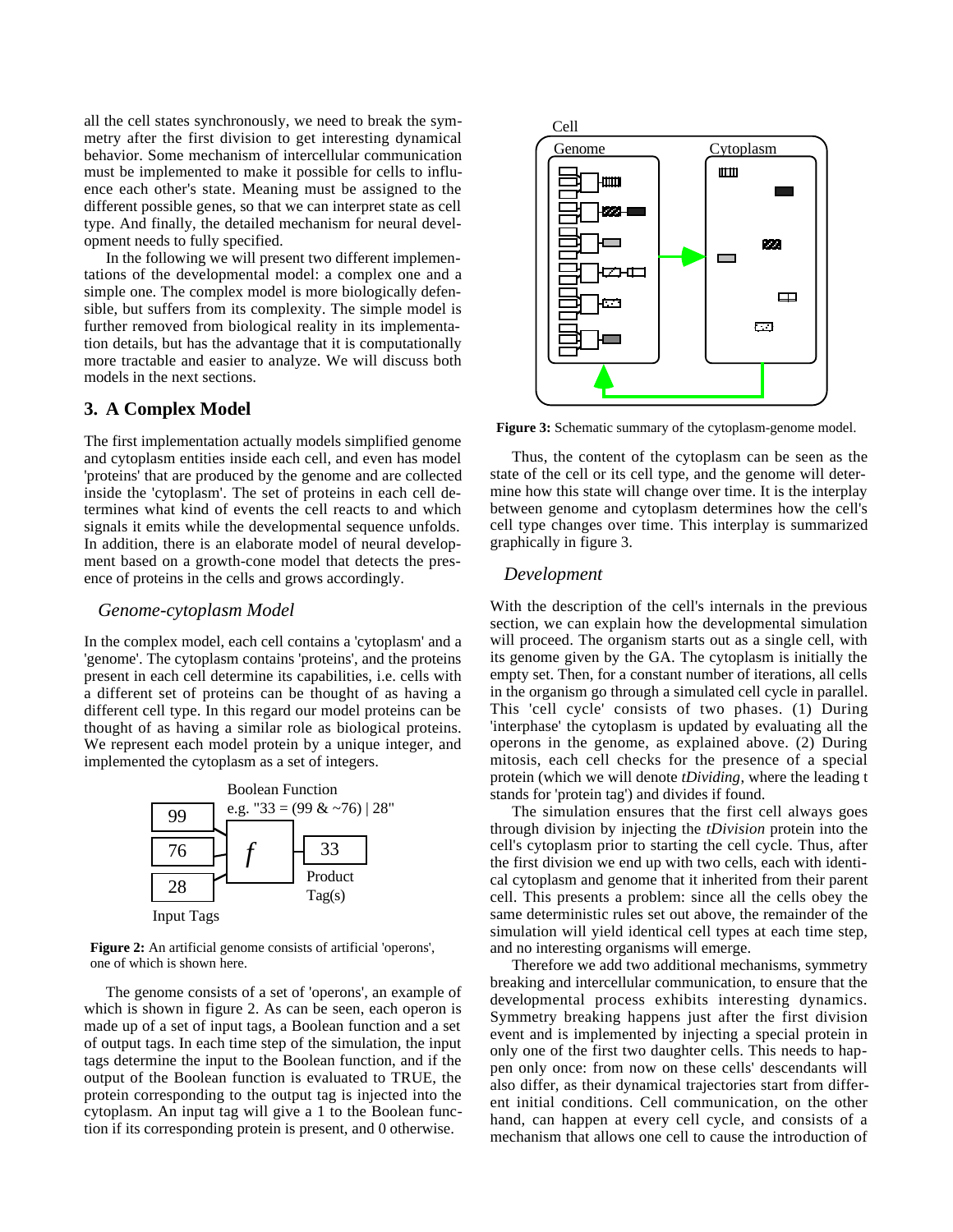a protein into another cell. This is modeled after the biological mechanism of induction, and involves proteins that represent morphogens, receptors and intracellular messenger proteins. The implementation details can be found in (Dellaert and Beer 1994a-b; Dellaert 1995).



**Figure 4:** Two special receptors can lead to the differentiation of cells at the perimeter and adjacent to the midline of the organism, respectively.

The model for intercellular communication is also used to introduce two supplementary features that establish a perimeter and midline on the organism that can be detected by the cells, which can lead to local differentiation of cells as seen in figure 4.

#### *A Detailed Neural Developmental Model*



**Figure 5:** The different axon-element states.

When the development of the agent morphology has settled into a configuration in which divisions no longer occur (but the cell state can still continue to evolve) a control architecture or 'nervous system' develops on top of the arrangement of cells. This happens because specialized cells, i.e. those that express a specific protein (*tAxon*), will send out axons that will innervate other cells, and as such establish a neural network architecture. Only cells expressing the *tTarget* protein will be innervated, and axons will only grow on top of cells that express *tCAM* proteins. This is modeled directly after one postulated mechanism in biological development, in which neurons emit growth cones that can detect the presence of certain molecules (Cellular Adhesion Molecules or CAMs) on the surface of cells and adjust their direction of growth accordingly.

The central feature of this model is the 'growth cone' model, illustrated in figure 5. The black rectangle represents a growth cone. It is linked back to the cell from which the axon originated by 'link' elements, and it sends out 'flanks' that sample the neighborhood ahead by means of 'spikes'. The flank whose spikes detect more *tCAM* proteins will be promoted to a growth cone in the next time step, with the axon splitting in different directions in case of a tie. This fairly intricate finite state model is modeled on the workings of a real biological growth cone, albeit quite simplified.

After the process of axon growth is complete, a dynamical neural network (Beer and Gallagher 1992) is instantiated that connects sensor, interneuron and actuator cells according to the connections made during the neural developmental phase. Time constants and biases of the organism are global and are specified separately in the genome.

Thus, emergence and placement of sensor and actuator cells needs to be coordinated with appropriate neural developmental events to lead to interesting behavior. Sensor cells that did not send out an axon or actuators that were not innervated will have no effect on the agents' behavior.

# *A Braitenberg Hate Vehicle*



**Figure 6:** The behavior of the hand-designed Braitenberg Hate Vehicle in a simulated world.

In order to explore the expressiveness of our developmental model, we have hand-designed a genome capable of directing the development of both the body and nervous system of a simple Braitenberg-style "Hate Vehicle". This agent executes a simple avoidance task in a simulated world. Figure 6 shows the adult form of the hand-designed organism and its behavior on the task; sensors are at the frontal side of the organism (on the right in the figure), and a simple network relays their activation to patches of actuator cells (on the left). Figure 7 shows the expression domains of the different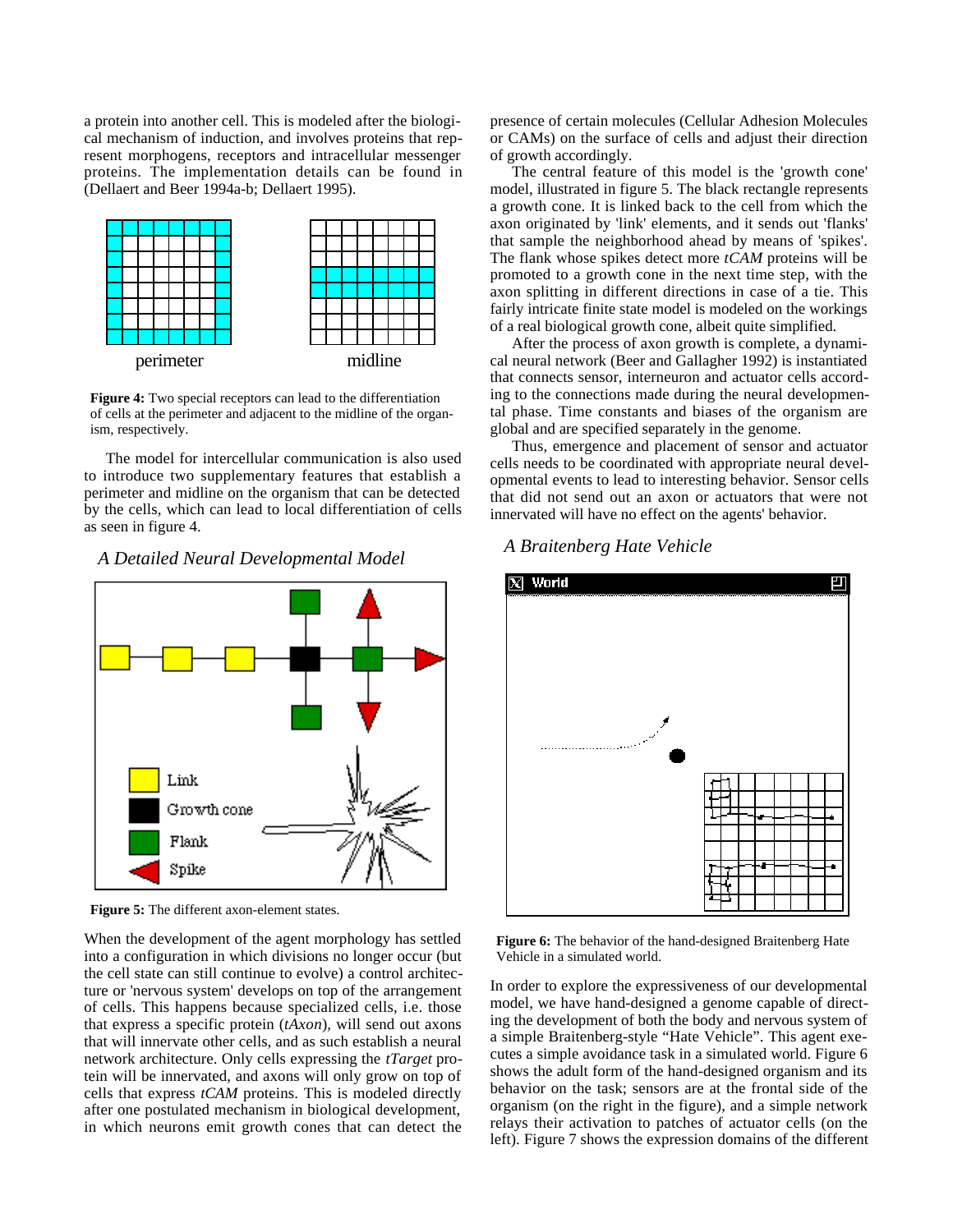proteins in the final developmental stage of the organism. A complete analysis of the developmental sequence is beyond the scope of this paper, but can be found in (Dellaert 1995).

| ┅<br>┉<br>ᇚ<br>ᇚᇚ<br>┯<br>┉<br>┉<br>┉                  | ╥╥<br>┯<br>ᅲ<br>╥╥<br>ᅟᅲ<br>╥╥<br>╥╥<br>┉                                |                                                                                                        | ᠇<br>᠊᠇᠇<br>╥<br>᠇᠇<br>ᇚ                                                                             | ㅠ<br>.<br>┉<br>┯<br>┅<br>╥<br>┉<br>╥<br>┉<br>᠇᠇<br>᠇᠇<br>┉<br>╖<br>TTTTTTTTTTTTTTTTT <sup>1</sup><br>┉<br>┯ | <del></del><br><del></del><br><del>mmm</del><br><del>………</del><br><b>TITITITITI</b><br><del>mmm</del> | <br><del>mmm</del><br><del></del><br>. <del>.</del><br><del></del><br><del></del><br><del>mmm</del> |
|--------------------------------------------------------|--------------------------------------------------------------------------|--------------------------------------------------------------------------------------------------------|------------------------------------------------------------------------------------------------------|-------------------------------------------------------------------------------------------------------------|-------------------------------------------------------------------------------------------------------|-----------------------------------------------------------------------------------------------------|
|                                                        | गणगा।<br>┯┯┯┯┯┯<br>┉<br>┉<br>┉<br>.<br>----------<br><del></del>         |                                                                                                        |                                                                                                      |                                                                                                             | .<br>┉<br>┉<br><br>┉<br>┉                                                                             | <del>mmm</del><br><del>mmm</del><br><del></del><br><del></del>                                      |
| .<br>┉<br>ᇚᇚ<br><del>,,,,,,,,,</del><br>╥╥<br>⊞⊞       |                                                                          | <del>mmm</del><br><b></b><br><b>H1111111</b>                                                           | <b>11111111111111</b><br><b>*********</b><br>11111111<br><del>mmm</del><br><del>mmm</del>            | <br><del></del><br><del>mmm</del><br><del></del><br><b>TTTTTTT</b><br>┉<br><del>,,,,,,,</del>               | <br><del></del><br>┉<br><b>111111111</b><br>┉<br>┉<br>╥╥╥╖<br><del>mmm</del>                          | --------<br>Ŧ<br>--------<br>₩₩₩                                                                    |
|                                                        |                                                                          | ⋕<br>п<br>П<br>H<br>□<br>п<br>⊞⊞<br>E<br>п<br>□<br>п<br>E<br>H                                         | <b>####</b>                                                                                          | П<br>⋕<br>п<br>п<br>Ë<br>⊞<br>п                                                                             | ⊞⊞⊞<br>---------<br><del></del><br>₩₩                                                                 | <del>mmm</del><br>.<br><del>,,,,,,,,,</del><br>┉<br>┉<br><del></del>                                |
| 111 M M<br><del>mmm</del><br>┅<br><del></del><br>.<br> | <del></del><br>╥╥╥╥<br><del></del><br><del>mmm</del><br>┉<br><del></del> | <b>0000000</b><br>−<br><del>mm</del><br>┉<br>п<br>−<br>┅<br>ᇚ<br>┉<br>┉<br>╓┰┰<br>╥<br><del>mmmn</del> | mmm<br><del>mmm</del><br>┅┅<br><del></del><br><del>………</del><br>┯<br>┅<br><del>.</del><br><b>mmm</b> | <del>mmm</del><br><del></del><br><del>………</del><br>п<br>ᇚᇚ<br>┉<br><del>mmm</del>                           | <del>mmm</del><br><del>mmm</del><br>┉<br><b></b><br>╓<br>┉<br><del></del><br>----------               | mmm<br><del></del><br>ᇚ<br><del></del><br>┯<br>┯<br>┉<br><del>mmm</del>                             |

**Figure 7:** The different 'protein expression domains' in the adult organism. Each square in the matrix shows in which cells each of the 35 proteins is present. For example, the bottom right inset where the *tAxon* protein is expressed, and corresponds to the cells in figure 6 that send out an axon.

It is a demonstration of the power of our model that the initial genetic specification can direct the simultaneous development of both morphology and nervous system, leading to a *complete* autonomous agent. We want to stress that only the genome has been manually specified (i.e. a set of fully specified operons) and that all subsequent development follows from the model without intervention. Note also that no learning takes place in the agent. All the behavior it exhibits is solely a function of its evolved architecture.



**Figure 8:** The behavior of the incrementally evolved agent in a simulated world.

| ∓<br>T.<br>щ, | ь<br>T<br>r. 1<br>ī۴<br>≖ | ٠<br>٠<br>٠<br>事<br>ਜਜ<br>≂<br>-<br>г<br>►<br>٠ | - 17<br>۱e<br>-<br>α.<br>ь<br>≖<br>$-$<br>┱┱<br>┏<br>+⊦<br><b>644</b> | ┅<br>--<br>Шe.<br>u.<br>٠ |
|---------------|---------------------------|-------------------------------------------------|-----------------------------------------------------------------------|---------------------------|

**Figure 9:** The consecutive steps in the development of the incrementally evolved agent. See text for an explanation.

Although we were unable to evolve such an agent from scratch, we were able to significantly improve its performance through incremental evolution. We started out with the hand-designed genome as a primer for the genetic algorithm, and used a performance function to evaluate each agent's aptness for the avoidance task. The result was an agent that was markedly better at executing the task, as shown in Figure 8. The consecutive steps in the development of this incrementally evolved agent are shown in figure 9. In this figure, the big black dots represent axonemitting cells, whereas the smaller black squares represent innervation of target cells. Time goes from top left to bottom right, the last square representing the adult organism.

# *Lessons Learned*

Alas, the expressiveness of the developmental model as illustrated in the previous paragraphs is also its downfall. There is a vast space of possible genomes with their associated phenotypes. Many of the protein expression domains need to be tightly coordinated with one another to have a working nervous system emerge. Thus, both the size and structure of the search space make the problem hard. Although the Braitenberg example convinces us that viable organisms (with respect to the task) exist, it does not give us a path to them starting from random genotypes. Although we *were* able to incrementally evolve better performing agents starting with the hand-designed genome (see also Dellaert and Beer 1994b), we have not been able to obtain convincing results when starting evolution from scratch. In addition, the sheer complexity of the model makes it quite hard and error-prone to implement. To cope with both these problems, we have experimented with a drastically simplified model.

# **4. A Simplified Model**

The simplified model uses a random Boolean network (RBN) as an abstraction for the genome, where the state of each cell is equal to the state of its RBN. The topology and rules of the RBN are the same for each cell and can be regarded as the genetic specification of the organism. The model for neural development has been simplified considerably, and is now based on the range and position of the interacting cells. In this section we will discuss each of these aspects in more detail.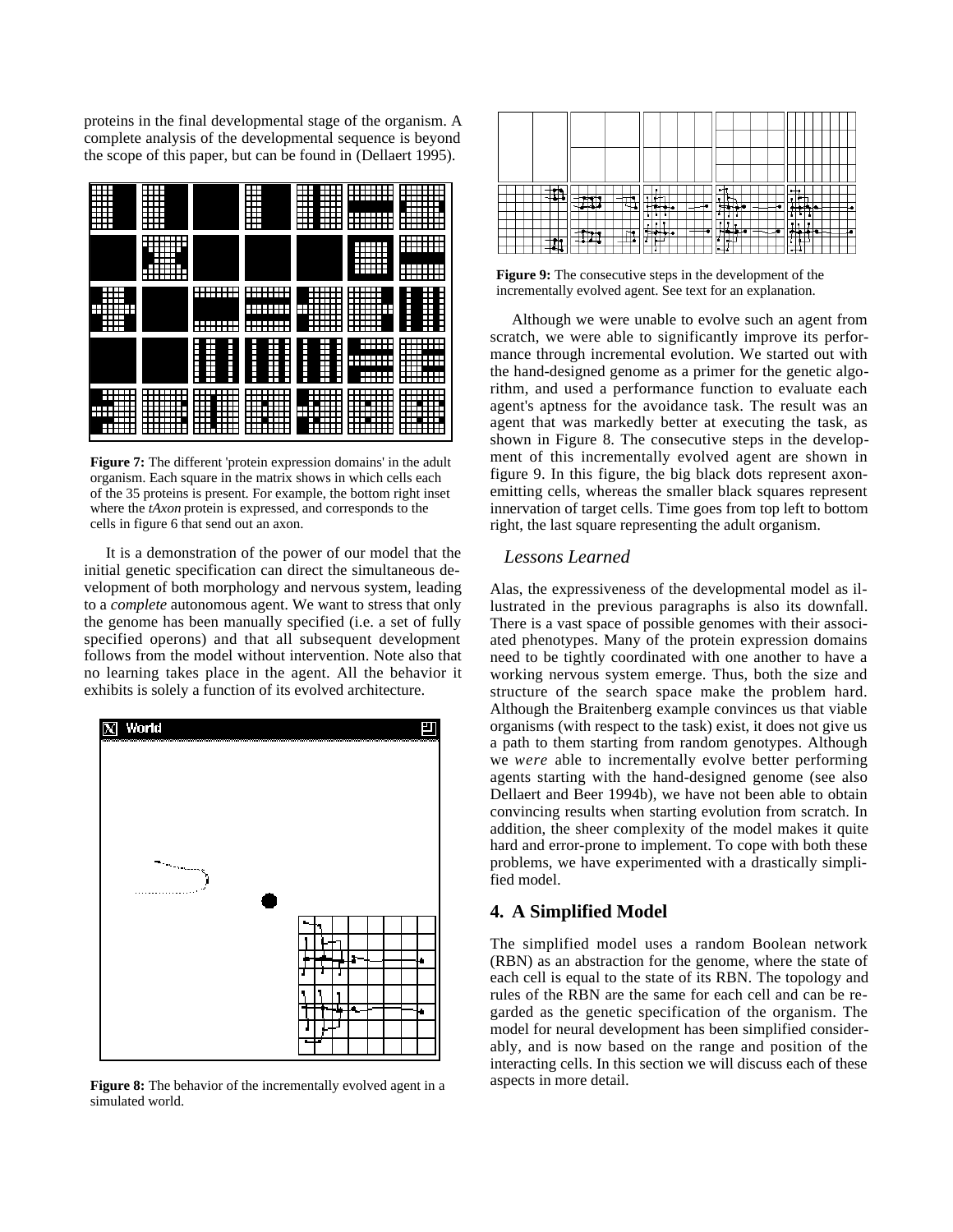*The Random Boolean Network Model*



**Figure 10:** A simple RBN. Boolean functions are specified as truth tables. Example from (Kauffman 1993).

When we first started this work, we used a simpler model than the genome-cytoplasm model sketched above, based on random Boolean networks. RBNs were first thought of as an abstraction for genetic regulatory networks by (Kauffman 1969; Kauffman 1993) and extended by (Jackson, Johnson and Nash 1986) to systems of multiple, communicating networks as needed in the context of development.

A random Boolean network can be represented by a graph, for example the simple RBN of figure 10. In an N node network, each node is defined by K incoming edges, defining a pseudo-neighborhood, and a particular Boolean function<sup>2</sup>. The edges can be recurrent, i.e. nodes can connect to themselves. In addition, each node has an associated state variable assuming a value of 0 or 1. Each node synchronously updates its state in discrete time steps, and the state of a node at time t+1 is the value of the Boolean function using the state of the input nodes at time t.



**Figure 11:** The phase portrait of a random Boolean network with N=7 and K=3. See text for an explanation.

An RBN can then be used as an abstraction of the genetic regulatory network inside a cell. The state of the cell can be equated to the state of the RBN, and each node can be seen as equivalent to a particular 'protein', although we will not use that terminology here. The topology and the particular Boolean functions that specify the RBN will then determine how the state evolves over time, and thus correspond to the 'genome' of the complex model. The incoming edges for each node indicate which other nodes influence its state, and can be seen to correspond to the input tags of an operon in the earlier model. If we complement this with a mechanism for intercellular communication, allowing for edges to occur between cells, we have a very similar picture to the more complex model sketched above.

One nice additional property of RBNs, however, is that their dynamics can be made explicit using phase portraits (Wuensche 1993; Wuensche 1994). This provides us with a powerful tool to analyze the dynamics of development (Dellaert 1995). An example is shown in figure 11. In the figure, each small circle represents one of the 128 states of the 7-node RBN, and the edges between them represent state transitions. The transitions always occur in the direction of the state attractors, in this case state cycles respectively with period 5 and 2.

# *Development*

The developmental simulation unfolds similarly as with the more complex model. Each cell contains an identical copy of the RBN, but the state of the RBN can vary between cells. Instead of a given protein signaling division, a cell will now divide if a prespecified bit in the state vector is set. This bit is set in the 'egg cell' to ensure at least one division event. Symmetry breaking occurs by deterministically perturbing the state (by flipping one bit) of one of the daughter cells resulting from this first division. Intercellular communication is accomplished by calculating neighborhood state vectors that serve as external inputs to the intracell RBNs, perturbing their phase portrait. Details can be found in (Dellaert and Beer 1994a); the final result is a developmental sequence that is qualitatively similar to the ones obtained by the more complex model, but at a considerably reduced computational cost.

## *Simplified Neural Developmental*

To cope with the problems that arose when using the complex model described above, we have implemented a much simplified neural developmental model.

As in the earlier model, the final differentiation of a cell determines whether it will send out an axon or not, and/or whether it is a target for innervation. This is done simply by associating a prespecified node of the RBN with these respective properties. In addition, three bits in the RBN state vector determine whether the cell will be a sensor, an actuator or an interneuron, and one bit specifies whether any innervation will be inhibitory or excitatory.

The development of the neural network is simple and straightforward: each cell that has the 'axon bit' set will innervate all target cells (with the 'target bit' set) within its range. The constants specifying the connection strength and the range at which cells innervate each other are evolved together with the genome, and are identical for all cells.

Thus, unlike before, the developmental process does not need to specify elaborate pathways of CAM molecules on which the axons can grow, but merely needs to make sure

<sup>&</sup>lt;sup>2</sup>The 'random' refers to the fact that each node can have a different Boolean function and pseudo-neighborhood, in contrast to cellular automata which represent a special case of RBNs.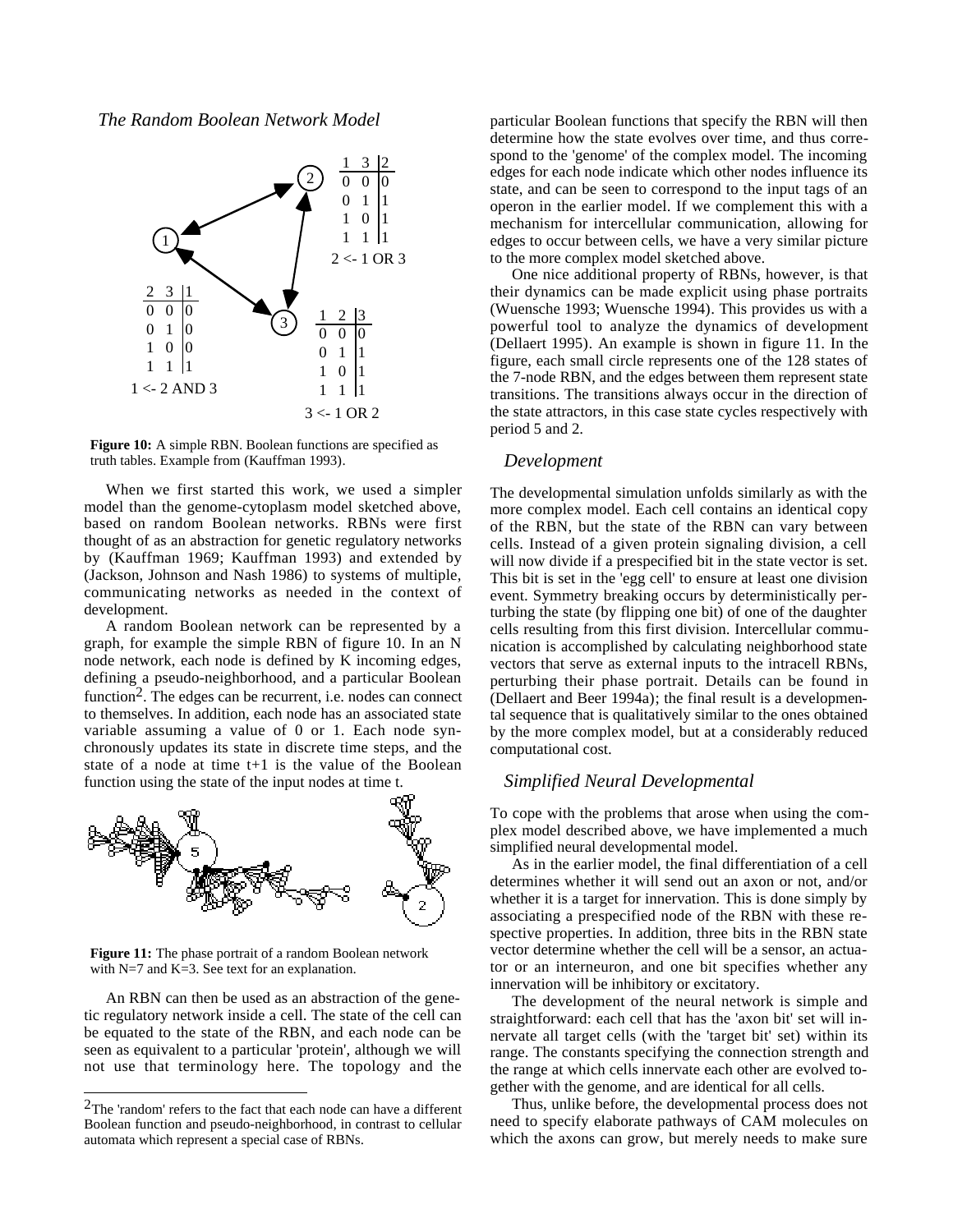that it places cells that need to be connected within each other's range. In addition, it can adjust the architecture by specifying for each cell individually the sign of the connection and the cell type. The range and weight factors can be co-evolved with the placement of the cells to obtain the desired behavior.

#### *A Line Follower*

Using this simpler model, we have not only evolved agents that execute the earlier avoidance task quite well, but have also succeeded in evolving agents that perform more difficult tasks, in this case following a line made up of circular segments.



**Figure 12:** The outline of the line following agent as it executes the task. The agent moves from left to right.

In this experiment, each agent in a genetic algorithm population (Steady state GA with tournament selection, population size 100, mutation rate 2.5%, crossover rate 100%, tournament size 7, run for 10000 evaluations) was put into a simulated world and evaluated on how well it could follow the curve sketched in figure 12, made up of two semicircles. In the neural developmental phase, standard static neurons were used instead of the dynamical neurons of before.



**Figure 13:** The developmental sequence, from the two cell stage onwards, of the line-following agent.

The evaluation function used was the integrated squared error to an ideal position along the curve. This can be easily calculated since the velocity of each agent is kept constant: only the steering angle varies. The response of each sensor cell in the agent is a Gaussian function of its closest distance to the line. The output of the actuators is averaged for each side, added together and multiplied by a constant factor to become a steering output. In the following paragraph we describe the structure of one such agent, the best of one particular run of the GA, whose behavior in the simulated world is shown in figure 12.

The developmental sequence of the evolved agent is shown in figure 13. In this figure, the dark cells represent sensors while the lighter ones are the actuators. As you can see, development unfolds asymmetrically as not all cells divide an equal number of times. Also, you can see that the sensor cell type is being induced by the perimeter (as shown before in figure 4). No interneuron type cells were present.



**Figure 14:** The innervation of actuators by sensors in detail. Only the bottom half of the agent is shown.



**Figure 15:** The activation of each neuron/cell during the execution of the task. Time is on the x-axis of each cell, the bottom and top of the cell represent an activation of 0 and 1

If we look at the detailed innervation of the cells, we get the picture sketched in figure 14, where all the connections turned out to be excitatory. This makes sense when you consider how movement is implemented. By this innervation, the agent steers in the direction where it can sense the line. Note that this particular innervation depends on the range factor: with a bigger innervation range more cells would be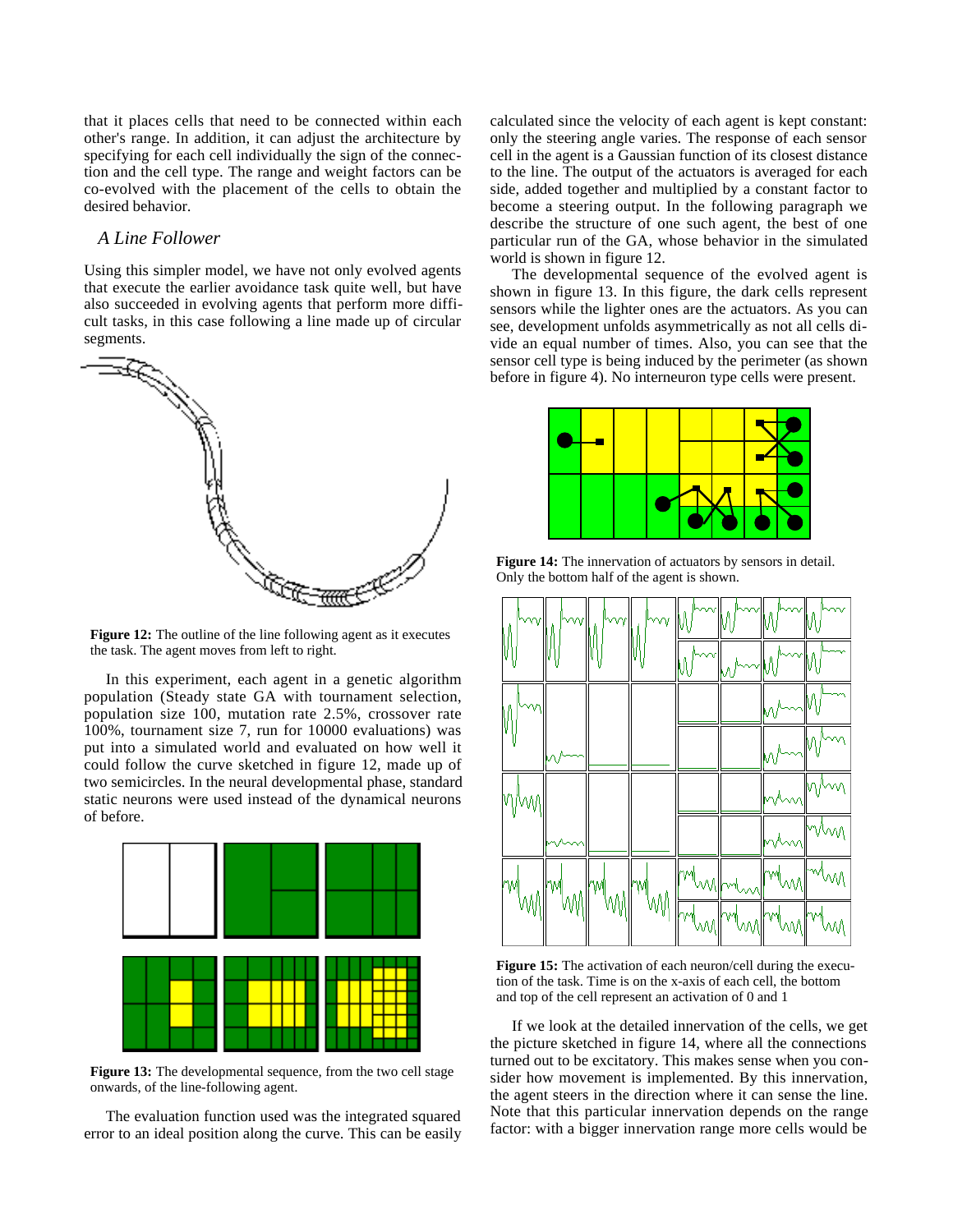innervated. With this picture in mind, it is easy to understand figure 15, which shows the activation of each neuron/cell during the execution of the task. You can see that the actuators not innervated by any sensors remain inactive throughout the whole task.

When evaluating the evolved line-followers on novel lines of different curvatures, their control strategy turned out to be unstable. They were able to follow the line for a while, but they eventually overshot and lost track of the line. Given that they have not been presented with different types of lines during the time that they were evolved it is reasonable that they experience these problems. We are investigating whether we can evolve dynamically stable controllers by exposing them to many different line-following tasks during evolution.

#### **5. Discussion**

In this paper we have tried to incorporate a developmental model in the artificial evolution of *complete* autonomous agents, i.e. with a 'body' *and* a 'nervous system'. We presented two models that operated at different levels of abstraction from the biological phenomenon of development, although we feel that both possess many of the properties that are at the core of development, most notably the dynamic interplay between genome and cell state. In addition, they are both able, albeit in quite different ways, to account for the emergence of a nervous system on top of a developed multicellular body arrangement.

The first and most complex model is more biologically defensible in its details. It represents an initial attempt at extending our earlier work (Dellaert and Beer 1994a) to include neural development. We were able to demonstrate its expressiveness by showing that it can account for the development of agents complete with a neural control architecture, capable of executing a simple avoidance task in simulation. We were also able to incrementally evolve better agents starting from that hand-designed agent.

The second and simplified model was adopted in the hope that we could use it to evolve agents from scratch. It used a model for the genome and cell state that was somewhat more removed from the biological example, random Boolean networks. These have the advantage of being computationally cheaper and they lend themselves to analysis using tools from dynamical systems theory. In addition, the second model used a considerably simplified model for neural development. We have used it successfully to evolve agents from scratch that can execute simple tasks. The linefollowing agent was presented as an example.

We believe that both models can be useful in future research. Both can conceivably be used in the quest to understand more about the logic of development. In the case of the RBN model (and possibly also for the genome-cytoplasm model), it is possible to use analysis tools like phase portraits to visualize what is going on during the simulated developmental process. We might one day be able to use the abstractions that are explored here to visualize the dynamical trajectories being traversed by cells in actual biological development. In addition, we can try and understand more by trying to synthesize observable aspects of development using these models. Some of this has already been explored in (Dellaert 1995). We have, among other things, examined the use of phase portraits to visualize the dynamics of interconnected RBNs (as used in our model for intercellular communication), and we have tried to synthesize pattern formation mechanisms like those found underlying the development of compound insect eyes.

In the domain of autonomous agents, we would like to see whether more complex tasks are within reach of the model. A first simple extension would be to evolve line followers with a stable controller for any type of line, given some smoothness constraint. We have also experimented with introducing learning into the process. If an agent is capable of learning during its lifetime, we might benefit from the Baldwin effect to speed up evolution (Whitley, Gordon and Mathias 1994). Finally, it would be of interest to investigate the behavior of the model under selection of an implicit fitness function, i.e. where agents are placed in a world in which their only task is to outsmart their peers. Here, we expect the complexity of the simulated world to be reflected in the complexity of the agents, and perhaps this brings out the potential of a developmental model better than using explicitly designed fitness functions.

Development is an important, powerful and integral element of biological evolution. It is our hope that explorations such as those we have presented here will contribute to its understanding, both in its own right and as an element of autonomous agent research.

## **Acknowledgments**

Special thanks to James Thomas, Katrien Hemelsoet, and Shumeet Baluja for their helpful comments. This work was supported in part by grant N00014-90-J-1545 from the Office of Naval Research.

### **References**

- Beer, R.D. and J.C. Gallagher. 1992. Evolving dynamical neural networks for adaptive behavior. *Adaptive Behavior* 1:91-122.
- Belew, R.K. 1993. Interposing an Ontogenic Model between Genetic Algorithms and Neural Networks. In *Advances in Neural Information Processing Systems (NIPS) 5*, edited by Hanson, S.J., J.D. Cowan, andC.L. Giles. Morgan Kauffman: San Mateo.
- Cangelosi, A., D. Parisi, and S. Nolfi. 1993. Cell Division and Migration in a 'Genotype' for Neural Networks, Technical PCIA-93, Institute of Psychology, C.N.R.- Rome.
- de Boer, M.J.M., F.D. Fracchia, and P. Prusinkiewicz. 1992. Analysis and Simulation of the Development of Cellular Layers. In *Artificial Life II*, edited by Langton, C.G., *et al*. Addison-Wesley: Reading, MA.
- De Garis, H. 1994. CAM-Brain: the genetic programming of an artificial brain which grows/evolves at electronic speeds in a cellular automata machine. In *Proceedings of the First IEEE Conference on Evolutionary Computation*, IEEE: New York.